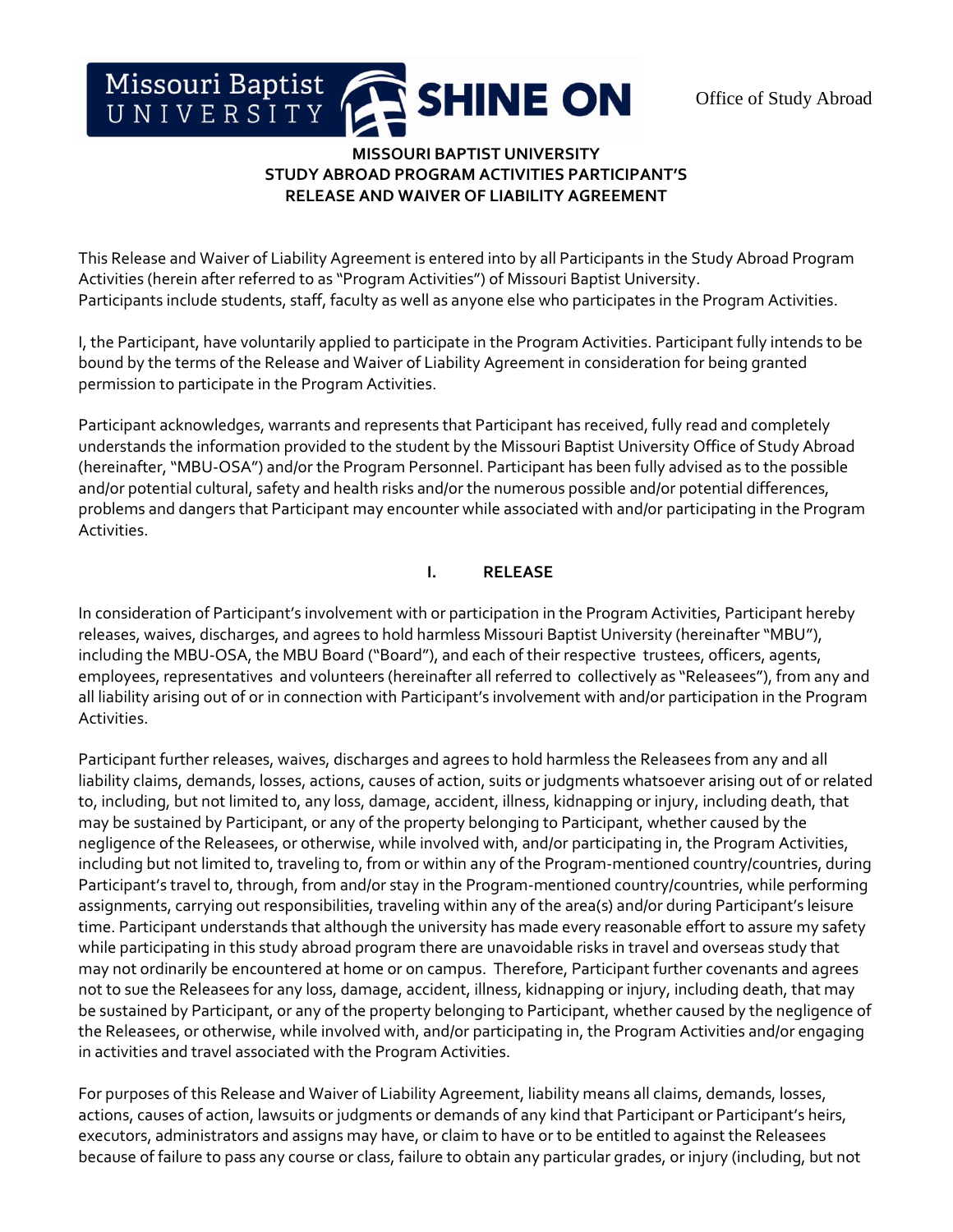limited to personal injury), loss, damage, accident , illness, kidnapping or death, or because of any loss, damage or theft of property that occurs to any person including Participant or his/her property while involved with, and/or participating in, or otherwise during and/or surrounding the Program Activities and that results from any cause including but not limited to the Releasees' acts or conduct other than willful misconduct.

It is the Participant's express intent that this Release and Waiver of Liability Agreement shall bind not only Participant, but also members of the Participant's family and spouse (if any), if Participant is alive, and Participant's next of kin, estate, heirs, executors, assigns and personal representative(s), if Participant is deceased and shall be deemed as release, waiver, discharge and covenant not to sue the above-named Releasees. Participant hereby further agrees that this Release and Waiver of Liability Agreement shall be construed in accordance with the laws of the State of Missouri.

## **II. INDEMNIFICATION**

Notwithstanding any insurance coverage which may be in effect and in addition to any additional undertakings referred to herein, Participant, to the extent allowed by law, shall defend, indemnify, and hold harmless the Releasees from any and all liability, claims, losses, actions, causes of action, lawsuits, expenses, judgments or demands, arising from injury (including, but not limited to personal injury), loss, damage, accident, illness, kidnapping or death, or because of any loss or damage to property arising directly or indirectly out of Participant's involvement with and/or participation in the Program Activities, save and except for any such liability, claims, causes of action, lawsuits, expenses, judgments or demands arising from willful misconduct of the Releasees. Participant will make good and reimburse Releasees for any expenditures, including reasonable attorney's fees that Releasees may make by reason of such matters and if requested by Releasees, Participant will defend such claims, demands, actions, causes of action, lawsuits or lawsuits etc., at the sole cost and expense to Participant.

## **III. ACKNOWLEDGEMENT OF INHERENTLY DANGEROUS ACTIVITIES AND ASSUMPTION OF RISK THEREOF**

Participant acknowledges that the Program-mentioned country/countries in which the Program Activities may take place in whole or in part, or any other country through which the Participant may travel when involved with and/or participating in the Program Activities or while in route to or from the Program Activities, may have health and safety standards substantially below those enjoyed in the United States and the Participant may be subjected to potential risks, losses, damages, accidents, illnesses, injuries, kidnapping and even death while participating in the Program Activities or while traveling to or from the Program Activities.

Participant acknowledges the inherent hazardous and dangerous nature of the Program Activities as well as the above-referenced risks of participating in the Program Activities or in traveling to, through or from the country/countries in which the Program Activities will take place, and voluntarily agrees to participate therein and assumes all risk of illness, injury, or death from Participant's travel to or from the Program Activities and participation therein. Participant represents and warrants that Participant is mentally and physically fit, capable, able and willing to participate in the Program Activities and to be subjected to related potential hazardous and dangerous activities without limitations.

## **IV. PERSONAL PROPERTY**

The Releases assume no liability or responsibility whatsoever for any personal property of the Participant that is obtained during, or brought along by the Participant on, the Program Activities.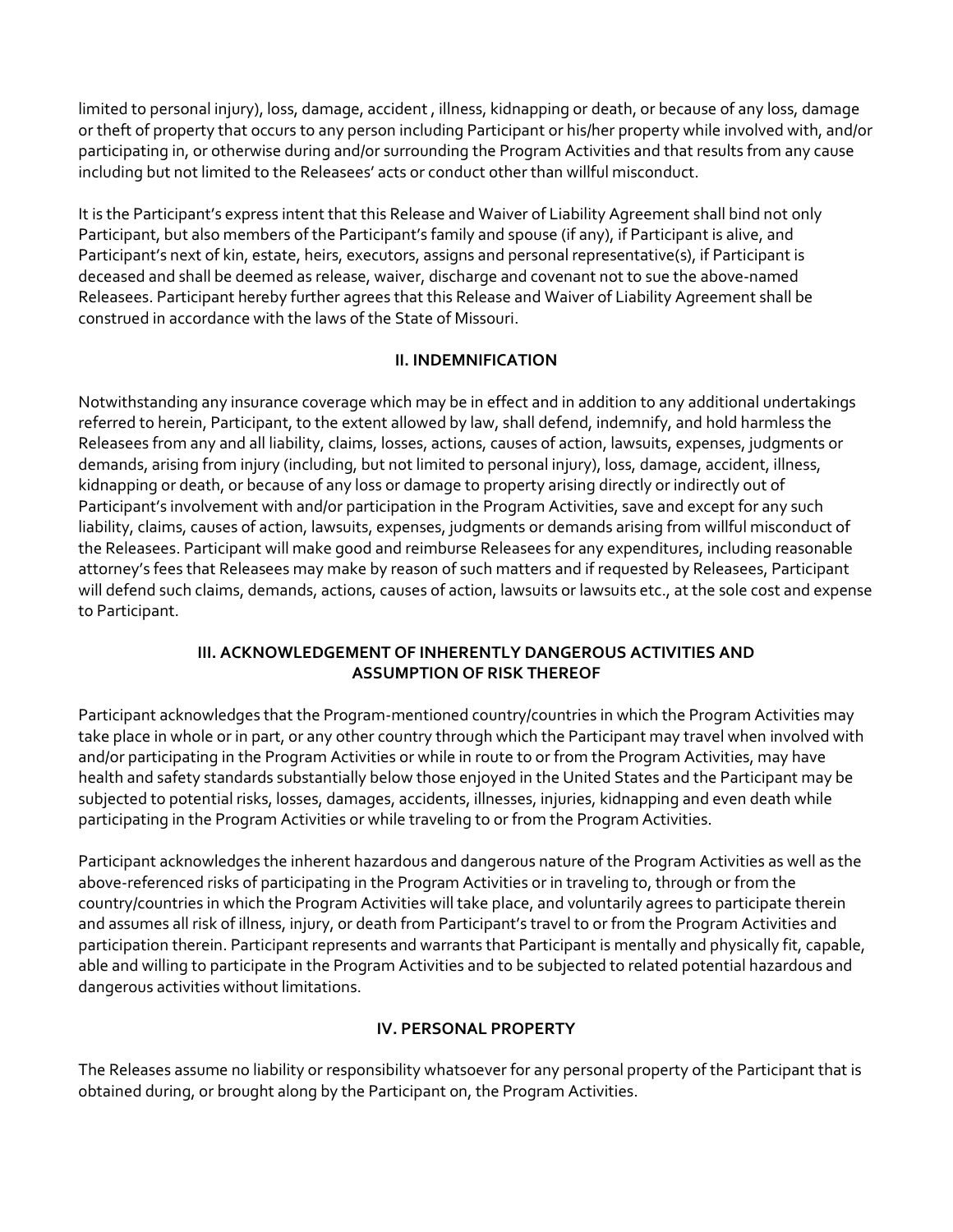## **V. STANDARDS OF CONDUCT**

Participant agrees that at all times while involved with and/or participating in the Program Activities or otherwise throughout the duration of the Program Activities, Participant will conduct himself/herself in accordance with all the applicable statutes, ordinances, laws, regulations, orders and rules and requirements of duly constituted public authorities of the countries or states where the Program Activities or any part of the Program Activities take place, or through which the Participant travels while in route to or from the county/countries where the Program Activities takes place.

Participant further understands that his/her violation of any statutes, ordinances, laws, rules, regulations, requirements and/or orders to the MBU/Program Supervisory Personnel and/or any other lawful authority of the countries or states where the Program Activities takes place, or through Participant travels while in route to the country/countries where the Program Activities takes place, or his/her possession, use or abuse of narcotics or any other illegal substance or abuse of alcoholic beverages at any point during the Program Activities or related travel or leisure time is expressly prohibited, and is grounds for immediate expulsion from Program Activities. Participant shall indemnify and hold harmless the Releasees from the consequences of any violations of such statutes, laws, rules, regulations, requirements or ordinances, or possession, use or abuse of narcotics, illegal substances or alcohol and all claims for damages and related claims resulting from such violations including reasonable attorney's fees.

Participant further agrees that the MBU/Program Supervisory Personnel in charge of the Program Activities, along with the MBU-OSA Director or his/her designee have the right to terminate the Participant's involvement with the Program Activities if it is determined by them that Participant's conduct violates any of the above described statutes, laws, rules, regulations, requirements, and/or orders, or is detrimental to Participant or other Participants or MBU/Program Supervisory Personnel, or in conflict with the Program Activities, or is out of harmony with the best interests of the group in whole, in which event Participant shall be dismissed from the Program Activities and required to return home at Participant's own expense.

Participant further agrees and understands that the violation of any such statutes, laws, rules, regulations, requirements, and/or orders may be just cause for suspension or expulsion of Participant from MBU. In the event Participant is returned home, Participant agrees no monies paid for in connection with the Program Activities will be refunded to Participant.

Participant understands that the following actions are likewise unacceptable, and that engaging in any of them constitutes grounds for dismissal from the Program Activities and being returned to the United States at Participant's own expense at the discretion of the MBU-OSA director or his/her designee and the MBU/Program Supervisory Personnel on site: excessive absence from class; failure to participate in field trips or other Program Activities; failure to complete homework assignments; behavior that disturbs other persons involved with and/or participating in the Participating Activities or other persons in the hotel or other accommodations; and breaking the law(s) of the host country or countries; or violation of the policies and procedures of MBU, including the MBU Student Code of Conduct.

Participant further recognizes that Participant does not have the right to use Participant's own or privately leased or otherwise obtained automobile or to otherwise use Participant's own transportation or otherwise obtained, privately obtained, transportation for any time during the Program Activities. In the event that Participant uses transportation other than that provided during the Program Activities, Participant acknowledges and agrees that Participant shall be fully liable for all accidents or losses arising due to Participant's use of Participant's own or privately leased or otherwise privately obtained automobile or other unauthorized transportation, and that any insurance provided by the travel contractor will not cover such unauthorized transportation, and/or accidents or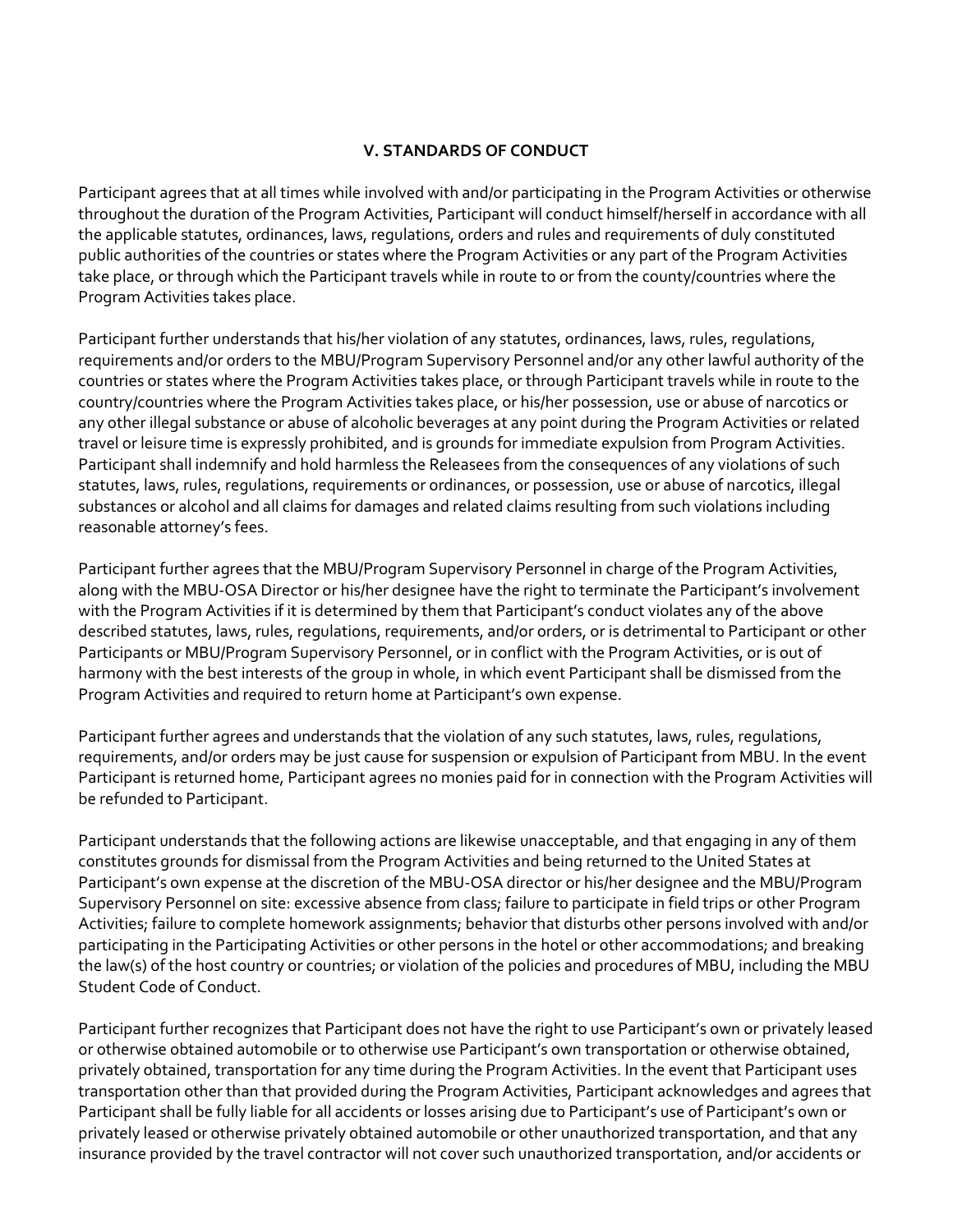losses that occur related to, or caused by such unauthorized transportation. Participant hereby releases and discharges the Releasees from any and all liability for such use of unauthorized transportation as set forth in this Release and Waiver of Liability Agreement.

Participant may also be dismissed from Program Activities and returned to the United States at Participant's own expense in the event the MBU-OSA Director or his/her designees and the MBU/Program Supervisory Personnel determine that Participant cannot continue with the Program Activities due to the Participant's physical or mental condition, or that Participant's conduct is detrimental to or in conflict with the Program Activities or out of harmony with the best interest of the group as a whole. In the event that Participant is dismissed from the Program Activities, Participant will not be entitled a refund of any monies paid for or in connection with the Program Activities.

## **VI. NON-PROGRAM ACTIVITIES**

Participant agrees that the Releasees, cannot and shall not be held responsible in any way for Participant's safety needs or well-being during any period in which Participant is not directly participating in the Program Activities (including but not limited to, off hours, breaks and leisure time) or while deviating from the group (e.g., not going or returning with the group to and/or from Program Activities or otherwise traveling independently of the group).

Participant further agrees that during any period of time when Participant participates in non-Program Activities, for example, any activities, excursions or outings not related to or part of the Program Activities, or in any other way deviates from the Program Activities and/or the group participating in the Program Activities, for whatever reason, Participant assumes full responsibility for Participant's own safe keeping and welfare. Participant acknowledges and understands that the Program Activities and MBU do not provide insurance for Participant. Participant also acknowledges and understands that Participant will not be under the supervision and direction of the MBU/Program Supervisory Personnel during the above stated non-Program Activities and hereby releases and discharges and agrees to hold harmless the Releasees from any and all liability and legal obligations regarding Participant's own personal welfare.

## **VII. INSURANCE**

Participant understands and agrees that the Releasees assume no liability for any medical, hospital, other health care provider and/or related expenses incurred by Participant while traveling to and/or from or while in any other way involved with and/or participating in, the Program Activities. Participant understands and agrees that as a condition for participation in the Program Activities, Participant must have an International Student Identification Card (ISIC) or iNext card, which includes a limited emergency health insurance policy. Participant understands that such insurance is limited and may not cover Participant for all medical expenses. It is required that Participant obtain supplemental health insurance covering any and all medical expenses that Participant may incur while involved in and/or participating in the Program Activities, including, but not limited to, hospitalization expenses.

Participant shall also be responsible for carrying Participant's own liability insurance, including insurance covering any and all activities Participant's may undertake. Participant agrees that Participant will be personally responsible for any and all medical, hospital and/or related expenses incurred by Participant while involved with and/or participating in the Program Activities and during any breaks from participating in the Program Activities or while on leisure. Participant agrees that it is Participant's responsibility to obtain appropriate immunizations and medications prior to traveling to and participating in Program Activities.

# **VIII. MISCELLANEOUS**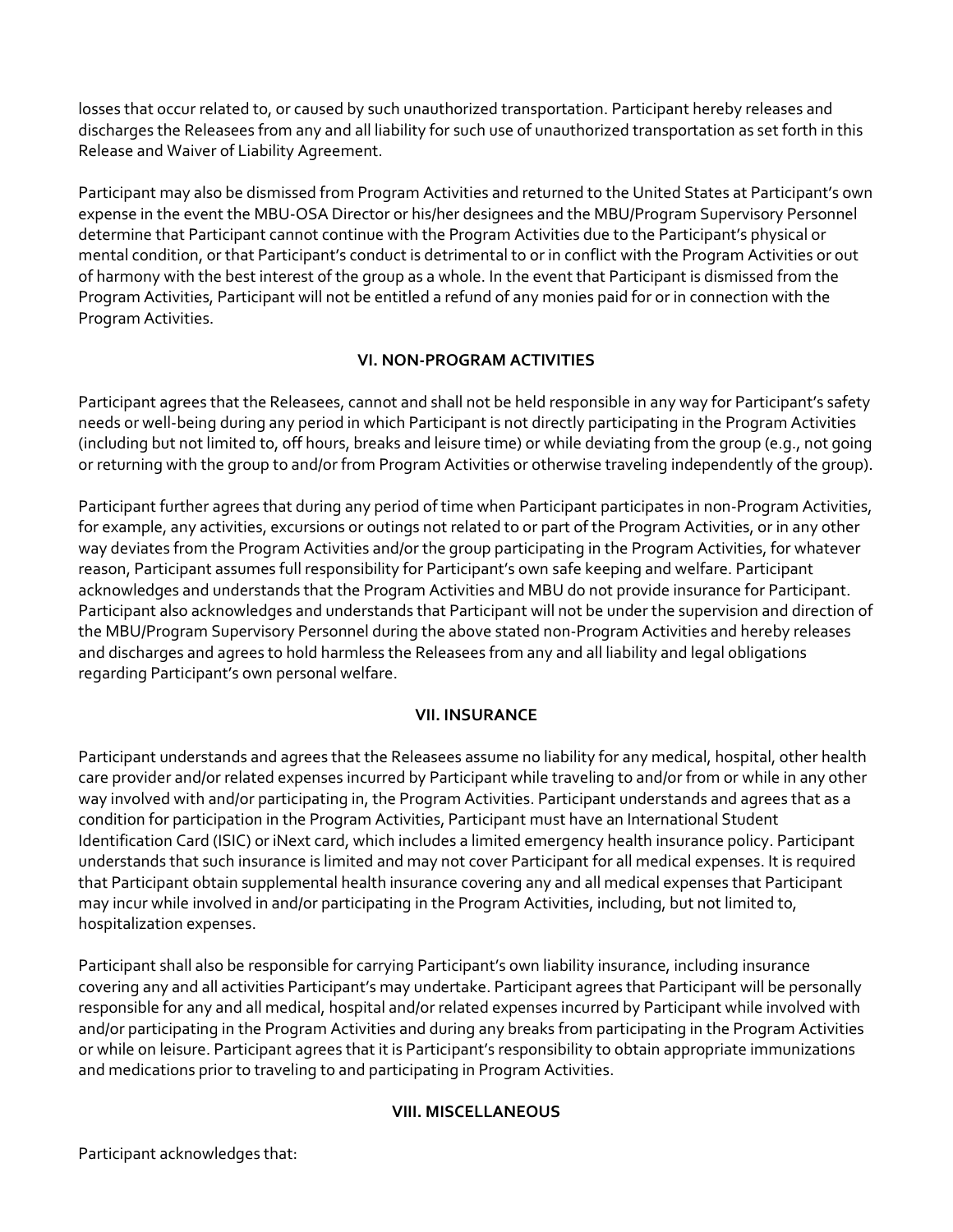- a. The Releasees do not in any way warrant or represent to Participant as to the conditions or standards of the living arrangements for Participant or that different Participants in the Program Activities will have equal accommodations or accommodations with the same proximity to the classes. There is a lot of variety in the living arrangements and the general standards may be substantially below that which the Participant has experienced or is accustomed to in the United States. This is particularly true of thirdworld countries and old cities such as Florence or Paris.
- b. Participant acknowledges that in living conditions and traveling in major international cities abroad, Participant may experience problems associated with urban living such as increased crime, pollution, high population density or standards of living and health standards that are not equivalent to life in the United States. Participant must take every precaution to safeguard Participant's health and wellbeing and to protect personal belongings from damage or theft. Being alone, particularly at night, may present additional dangers to Participant's safety and well-being, as well as personal belongings. It is recommended that Participant never travel alone, particularly at night.
- c. Women may experience difficulties while abroad. Although the rate of violence towards women, including sexual assault and rape, may very well be higher in the United States than in many other countries, the mere fact of facing the unfamiliar can raise Participant's anxiety level which may be compounded by language and cultural differences and by the distorted and stereotyped media images used in television, movies, radio, newspapers, magazines, periodicals or other forms of mass media and advertising.
- d. If Participant, while participating in the Program Activities or while participating in other activities, excursions or outings, regardless of whether such excursions, outings, or activities are related to the Program Activities, while on breaks and/or while engaging in leisure time, wishes to have family and friends participate in any such activities, such family or friends must sign a "Missouri Baptist University Study Abroad Program Activities Participant's Release and Waiver of Liability Agreement (Form A1)."
- e. Participant acknowledges that the Releasees reserve the right at any time prior to the Program Activities to make cancellations, changes, or substitutions in emergencies or due to changed conditions in the interest of the Program Activities or group participating in the Program Activities, and to alter Program Activity departure, costs in order to meet unexpected changes in airfares, hotels, or other living accommodations or other related expenses and the like as the amount of the fees is based on current tariff rates and expenses that are subject to change. Participant acknowledges that such cancellations, changes, substitutions or alterations may create greater risks than the original plans.
- f. Participant understands that if Participant incurs and fails to pay any financial obligations for the Program Activities, and/or pursuant to the terms of this Release and Waiver of Liability Agreement, including but not limited to, damages to living or educational accommodations, unpaid fees for travel, contractor services, etc., such failure to pay any obligations may cause Participant's grades and records to be withheld by MBU until such financial obligations are satisfied by the Participant.
- g. Participant agrees to advise the Releasees immediately of any incident which involves or causes any harm to Participant.
- h. If Participant decides to leave the Program, Participant shall advise in advance the MBU/Program Supervisory Personnel and the MBU-OSA Director or his/her designee.